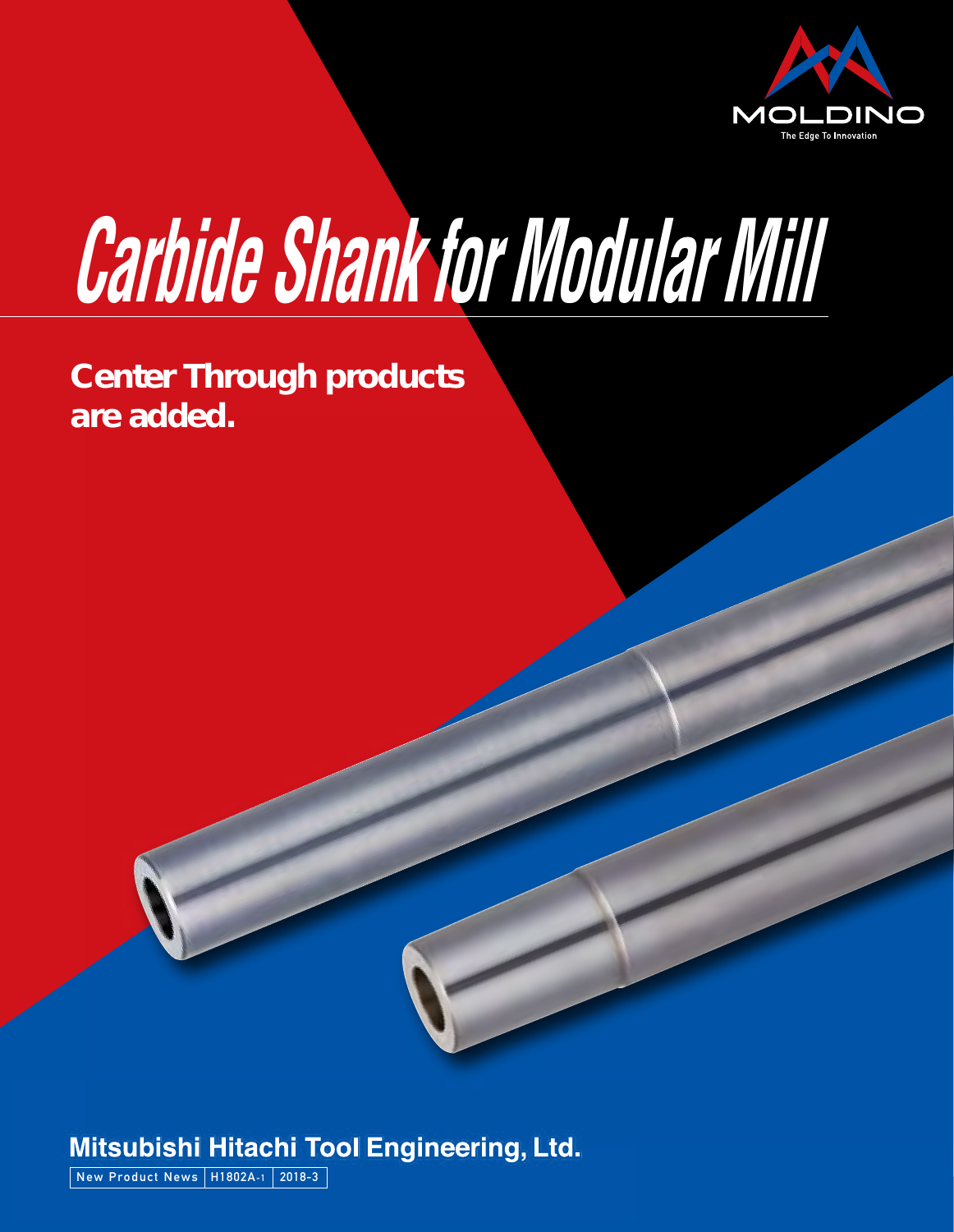## Line Up

## Inch Metric Contract of the Metric Contract of the Metric Contract of the Metric Contract of the Metric Contract of the Metric Contract of the Metric Contract of the Metric Contract of the Metric Contract of the Metric Con





| Order No.           | <b>Stock</b> | Dimensions (Inch)  |                 |    |    |                          |                      | <b>Type</b>  | <b>Cutter body</b>                                                                                                 | Coolant   |
|---------------------|--------------|--------------------|-----------------|----|----|--------------------------|----------------------|--------------|--------------------------------------------------------------------------------------------------------------------|-----------|
|                     |              | <b>DCB</b>         | <b>CRKS</b>     | LF | LВ |                          | <b>DCONWS DCONMS</b> |              |                                                                                                                    | hole      |
| IASC0.375-M6-3-1    |              | 6.5mm              | M <sub>6</sub>  | 3  |    | $\overline{\phantom{0}}$ | 0.375                | A            | $\phi$ 3/8"*1<br>$\phi$ 1/2"<br>$\phi$ 8mm <sup>**</sup><br>$\phi$ 10mm <sup>*1</sup><br>$\phi$ 12mm <sup>*1</sup> |           |
| IASC0.5-M6-4-2      |              |                    | M <sub>6</sub>  | 4  | 2  | 0.453                    | 0.5                  | A            |                                                                                                                    |           |
| IASC0.5-M6-6-3      |              |                    | M <sub>6</sub>  | 6  | 3  | 0.453                    | 0.5                  | A            |                                                                                                                    |           |
| IASC0.625-M8-4-2    |              | 8.5mm              | M8              | 4  | 2  | 0.571                    | 0.625                | B            | $\phi$ 5/8"*1<br>$\phi$ 16mm<br>$\phi$ 18mm                                                                        |           |
| IASC0.625-M8-6-3    |              |                    | M8              | 6  | 3  | 0.571                    | 0.625                | B            |                                                                                                                    |           |
| IASC0.75-M10-5-2.5Z |              | 10.5 <sub>mm</sub> | M <sub>10</sub> | 5  | 3  | 0.689                    | 0.75                 | B            | $\phi$ 3/4"*1<br>$\phi$ 20mm                                                                                       |           |
| IASC0.75-M10-8-4Z   |              |                    | M10             | 8  | 4  | 0.689                    | 0.75                 | B            | $\phi$ 22mm                                                                                                        | $\subset$ |
| IASC1-M12-6-3Z      |              | 12.5mm             | M <sub>12</sub> | 6  | 3  | 0.906                    | 1                    | <sub>B</sub> | $\phi$ 1"*1<br>$\phi$ 25mm <sup>*1</sup>                                                                           |           |
| IASC1-M12-8-4Z      |              |                    | M <sub>12</sub> | 8  | 4  | 0.906                    |                      | B            | $\phi$ 28mm                                                                                                        |           |

 $\bullet$  = Inventory Maintained in US  $\circ$   $\circ$  Tool with coolant hole

※1 Cutter Dia. is same or smaller than the shank dia.. Interference may occures.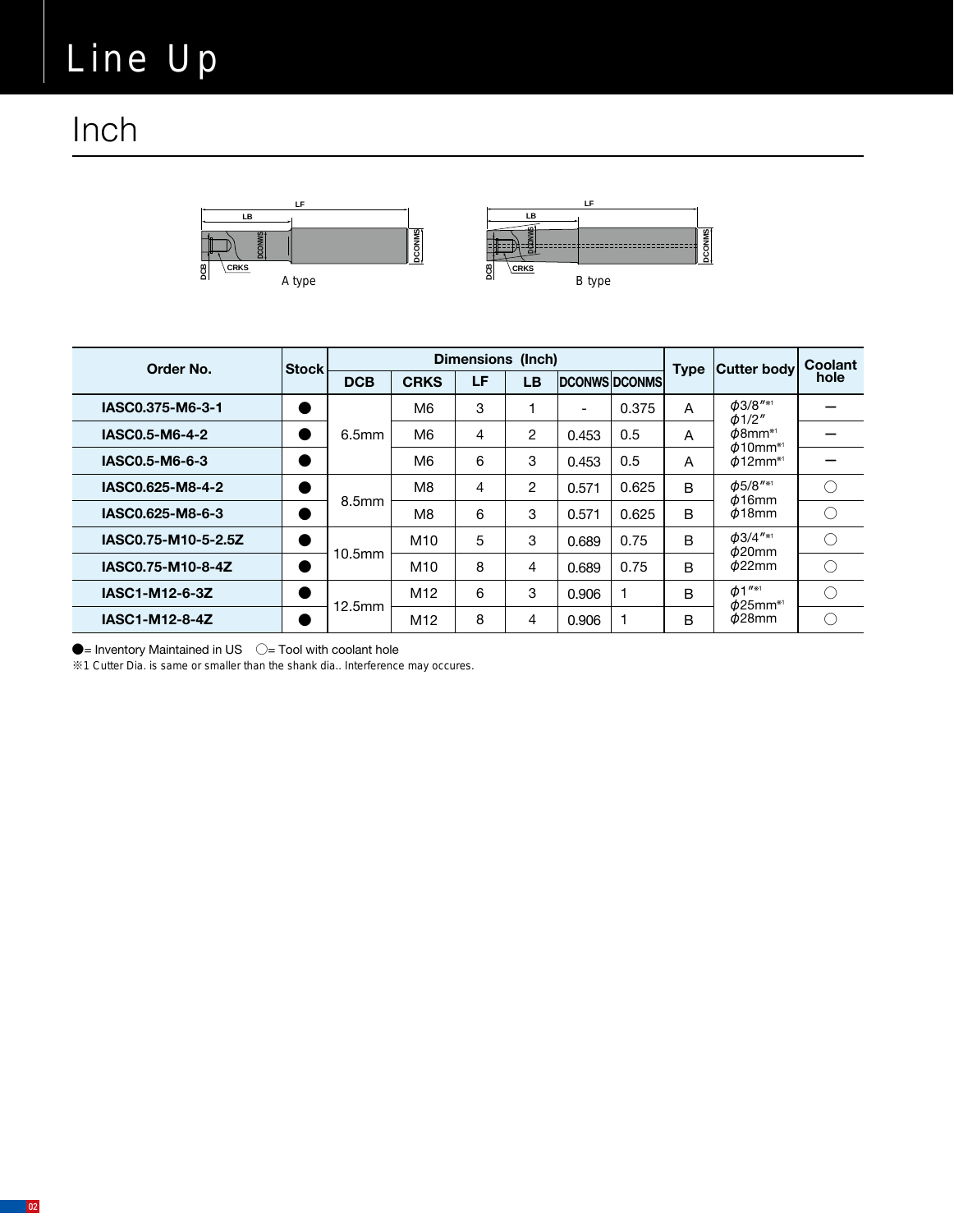### **Metric**



●= Inventory Maintained in US ★= Inventory Maintained in Japan ▲= Item to be discontinued when stock runs out. 〇= Tool with coolant hole ※"Z" is added to the end of order no. ※1 Cutter Dia. is same or smaller than the shank dia.. Interference may occures. <sup>&</sup>lt;φ40><φ1.5″> When using oversized screw on heads -40mm and 1.5″ diameter- maximum tool projecrion from holder is 200mm or 8″ **<sup>02</sup> <sup>03</sup>**